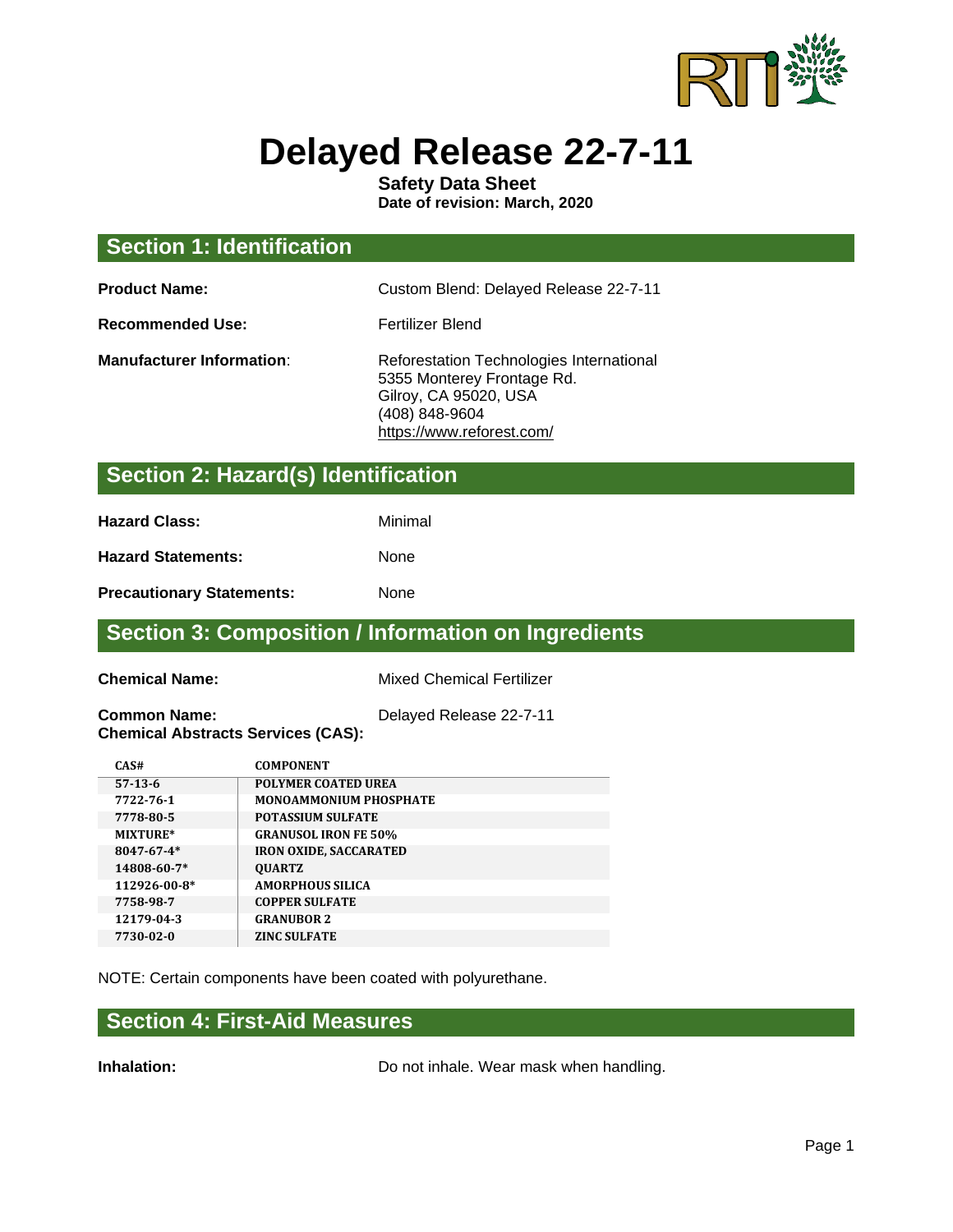| <b>Skin Contact:</b>    | Minimal- no incidents of irritation to skin reported. Wash thoroughly<br>with soap and water.                                                                                                                                           |
|-------------------------|-----------------------------------------------------------------------------------------------------------------------------------------------------------------------------------------------------------------------------------------|
| <b>Eye Contact:</b>     | Minimal- ingredients can irritate eyes. Flush thoroughly with water.<br>Seek medical attention if irritation persists.                                                                                                                  |
| Ingestion:              | If swallowed and the person is conscious, give large amounts of<br>water to drink and make person vomit. Seek medical attention.                                                                                                        |
| <b>Recommendations:</b> | An approved respirator should be used if dust exposure exceeds<br>level of 10 mg / m <sup>3</sup> . For health emergencies, call your local poison<br>control center. Provide general supportive measures and treat<br>symptomatically. |

## **Section 5: Fire-Fighting Measures**

| <b>General Fire Hazards:</b>              | Material is essentially non-flammable.                                                                                                                                                                                              |
|-------------------------------------------|-------------------------------------------------------------------------------------------------------------------------------------------------------------------------------------------------------------------------------------|
| <b>Extinguishing Equipment:</b>           | Water, sand or fine earth. Steam smothering can be used in<br>relatively small enclosures. Material is essentially non-flammable.                                                                                                   |
| <b>Hazardous Combustion:</b>              | <b>None</b>                                                                                                                                                                                                                         |
| <b>Special Protective Equipment:</b>      | Wear full protective clothing and self-contained breathing apparatus.<br>Use agents appropriate to surrounding materials to extinguish fire.<br>Evacuate downwind if large quantities are involved in fire.                         |
| <b>Unusual Fire or Explosion Hazards:</b> | Noxious fumes of ammonia and oxides of nitrogen, phosphorus, and<br>sulfur may form. Potassium nitrate (7.20% of the product) is an<br>oxidizer and may increase the intensity of any fire. Decomposition<br>products may be toxic. |

## **Section 6: Accidental Release Measures**

| <b>Containment Procedures:</b> | Sweep up and scoop into container for reuse, recycle or disposal.<br>Keep out of all waterways.                                                                                                  |
|--------------------------------|--------------------------------------------------------------------------------------------------------------------------------------------------------------------------------------------------|
| <b>Cleanup Procedures:</b>     | If product is contaminated, dispose of in an approved landfill disposal<br>facility in accordance with applicable federal, state, provincial or local<br>regulations. Keep out of all waterways. |

# **Section 7: Handling and Storage**

| Safe Handling: | Keep out of reach of children. Wear dust mask when handling. If |
|----------------|-----------------------------------------------------------------|
|                | substance is spilled, clean up accordingly.                     |

Safe Storage: Safe Store in cool dry place.

## **Section 8: Exposure Controls / Personal Protection**

| <b>Exposure Guidelines:</b>  | No exposure standard established |
|------------------------------|----------------------------------|
| <b>Engineering Controls:</b> | Not applicable                   |
| <b>Recommendations:</b>      | Wear mask when handling.         |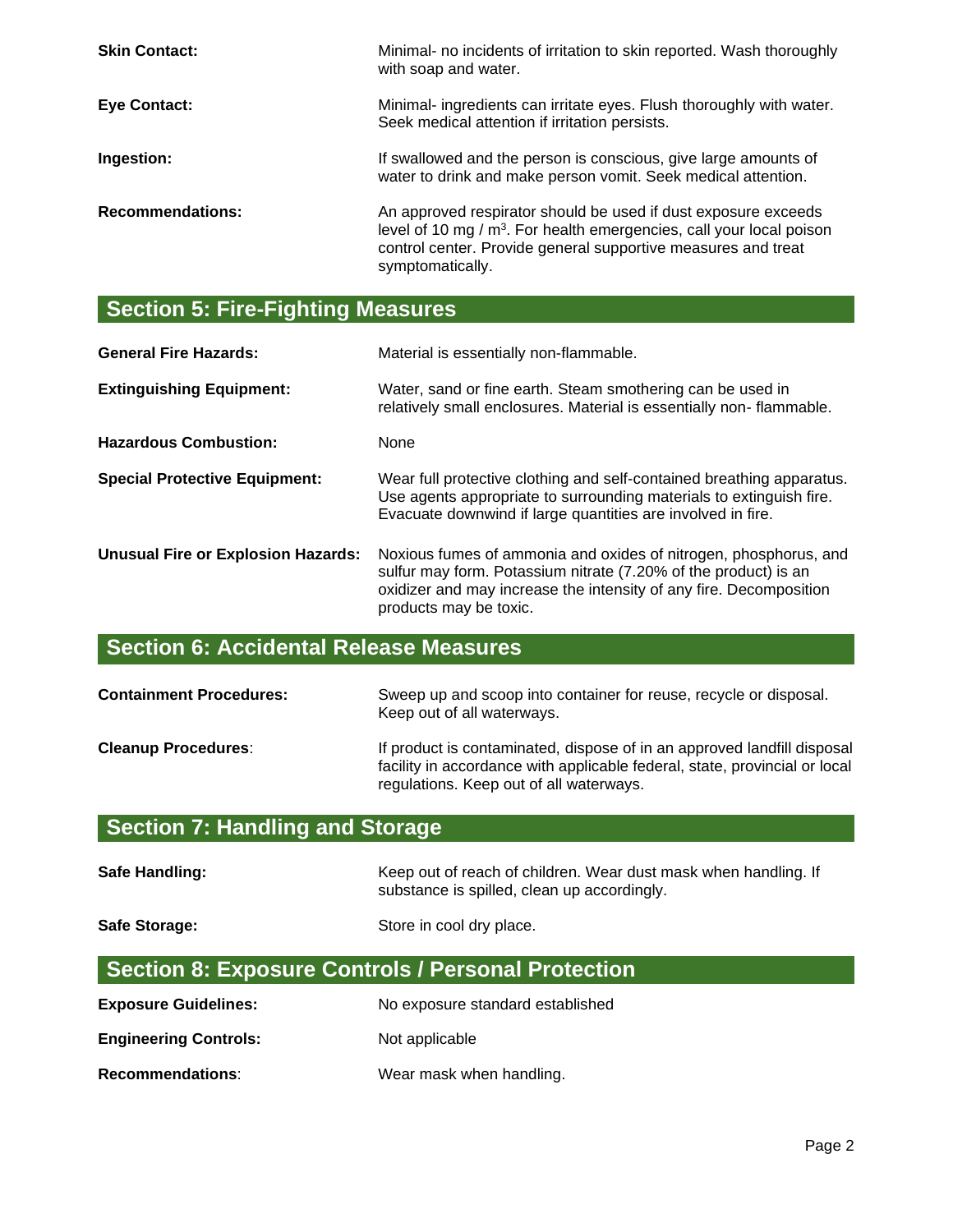#### **Section 9: Physical and Chemical Properties**

| Appearance:                          |
|--------------------------------------|
| Color:                               |
| Odor:                                |
| <b>Odor Threshold:</b>               |
| pH:                                  |
| <b>Melting Point/Freezing Point:</b> |
| <b>Flash Point:</b>                  |
| <b>Evaporation Rate:</b>             |
| <b>Flammability (Solid Gas):</b>     |
| <b>Upper/Lower Flammability or</b>   |
| <b>Explosive Limits:</b>             |
| <b>Vapor Pressure:</b>               |
| <b>Relative Density:</b>             |
| Solubility:                          |
| <b>Auto-ignition Temperature:</b>    |
| <b>Decomposition Temperature:</b>    |
| <b>Viscosity:</b>                    |
| <b>Specific Gravity:</b>             |
|                                      |

Spherical Prills contained in biodegradable paper packets. Mixed light browns, dark browns, and greens. **Odor:** No appreciable odor level **Not applicable pH:** Not applicable Decomposes on heating. **Not applicable Not applicable Not applicable Not applicable Not applicable Not applicable Not applicable Not applicable Not applicable Viscosity:** Not applicable

#### **Section 10: Stability and Reactivity**

| <b>Chemical Stability:</b>       | Stable under ambient conditions. Noxious fumes of ammonia and<br>oxides of nitrogen, phosphorus, and sulfur may form in a fire. |
|----------------------------------|---------------------------------------------------------------------------------------------------------------------------------|
| <b>Conditions to Avoid:</b>      | Extreme heat                                                                                                                    |
| Incompatibility:                 | Not applicable                                                                                                                  |
| <b>Hazardous Decomposition:</b>  | Decomposition may be toxic                                                                                                      |
| <b>Hazardous Polymerization:</b> | Not applicable                                                                                                                  |
|                                  |                                                                                                                                 |

**Specific Gravity:** 1.2 to 1.5

#### **Section 11: Toxicological Information**

Acute and Chronic Toxicity: No significant concern.

**Carcinogenicity:** No significant concern.

#### **Section 12: Ecological Information (non-mandatory)**

**Ecotoxicity:** Insignificant

**Aquatic Toxicity:** Insignificant

#### **Section 13: Disposal Considerations (non-mandatory)**

**Recommendations on Disposal:** If material is released or spilled, sweep up and scoop into container for reuse, recycling or disposal. Keep out of all waterways. Apply as soil amendment to field. If product is contaminated, dispose of in an approved landfill disposal facility in accordance with federal, state, provincial or local regulations.

#### **Section 14: Transport Information (non-mandatory)**